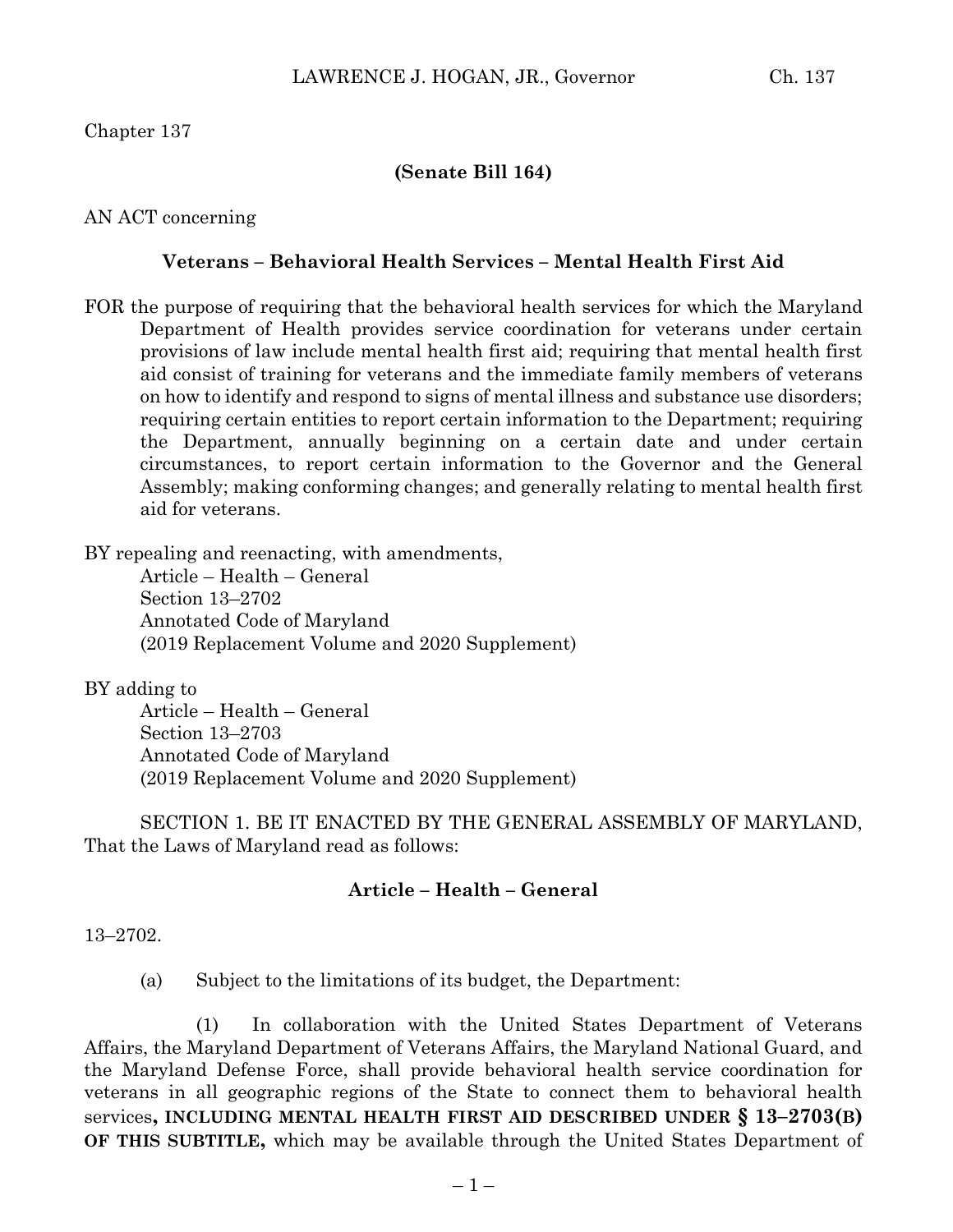Veterans Affairs;

(2) (i) Where behavioral health services are not yet available or accessible through the United States Department of Veterans Affairs, shall provide service coordination for veterans in all geographic regions of the State to connect them to behavioral health services**, INCLUDING MENTAL HEALTH FIRST AID DESCRIBED UNDER § 13–2703(B) OF THIS SUBTITLE,** which may be available through the Behavioral Health Administration, until such federal services can be accessed and obtained; and

(ii) Shall provide behavioral health services through the Behavioral Health Administration based on eligibility and medical necessity criteria established by these administrations; and

(3) Shall provide veterans up–to–date information about behavioral health services and resources through a web–based resource program.

(b) Subject to the limitations of its budget and in addition to the service coordination provided under subsection (a) of this section, the Department shall provide or fund certain behavioral health services for veterans who:

(1) Meet the eligibility and medical necessity criteria of the Behavioral Health Administration; and

(2) Cannot obtain immediate access to behavioral health services through the United States Department of Veterans Affairs.

(c) (1) The behavioral health services provided under subsection (b) of this section may include:

(i) Crisis services in all geographic regions of the State; and

(ii) Short–term behavioral health services, where existing federal and State behavioral health services are determined by the Department to be inadequate or inaccessible.

(2) The short–term behavioral health services provided under paragraph  $(1)(ii)$  of this subsection:

(i) Shall be available only until a veteran is able to access and obtain adequate behavioral health services through the United States Department of Veterans Affairs; and

- (ii) May include:
	- 1. Screening assessments;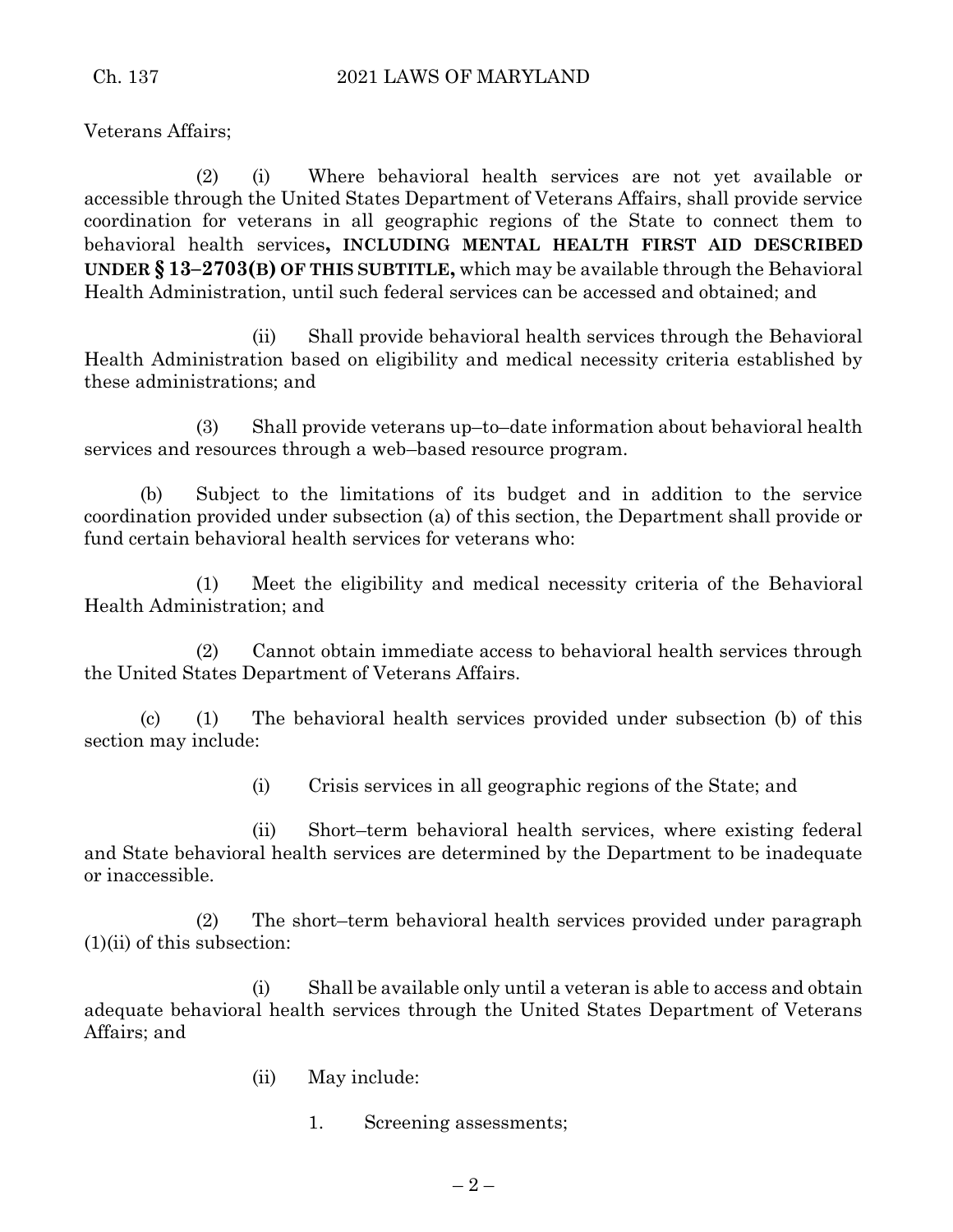### LAWRENCE J. HOGAN, JR., Governor Ch. 137

- 2. Individual, family, and group therapy;
- 3. Substance abuse early intervention and detoxification

services; and

4. Substance abuse medication–assisted treatment.

(3) The Department shall seek reimbursement from the United States Department of Veterans Affairs or other responsible public or private payer for any behavioral health services provided under subsection (b) of this section.

(d) The Department shall account separately for funds used to provide behavioral health services to veterans under subsection (b) of this section.

# **13–2703.**

**(A) THE BEHAVIORAL HEALTH SERVICES FOR WHICH THE DEPARTMENT PROVIDES SERVICE COORDINATION FOR VETERANS UNDER THIS SUBTITLE SHALL INCLUDE MENTAL HEALTH FIRST AID.**

**(B) MENTAL HEALTH FIRST AID SHALL CONSIST OF TRAINING FOR VETERANS AND THE IMMEDIATE FAMILY MEMBERS OF VETERANS ON HOW TO IDENTIFY AND RESPOND TO SIGNS OF MENTAL ILLNESS AND SUBSTANCE USE DISORDERS.**

**(C) EACH ENTITY TEACHING A MENTAL HEALTH FIRST AID COURSE SHALL REPORT TO THE DEPARTMENT:**

**(1) THE NUMBER OF VETERANS WHO TOOK THE MENTAL HEALTH FIRST AID COURSE; AND**

**(2) THE NUMBER OF FAMILY MEMBERS OF VETERANS WHO TOOK THE MENTAL HEALTH FIRST AID COURSE.**

**(D) ON OR BEFORE JUNE 1 EACH YEAR, BEGINNING IN 2023, IF THE DEPARTMENT RECEIVED A REPORT UNDER SUBSECTION (C) OF THIS SECTION IN THE IMMEDIATELY PRECEDING YEAR, THE DEPARTMENT SHALL REPORT TO THE GOVERNOR AND, IN ACCORDANCE WITH § 2–1257 OF THE STATE GOVERNMENT ARTICLE, THE GENERAL ASSEMBLY THE FOLLOWING INFORMATION FOR THE IMMEDIATELY PRECEDING YEAR:**

**(1) THE TOTAL NUMBER OF VETERANS IN THE STATE WHO TOOK A MENTAL HEALTH FIRST AID COURSE;**